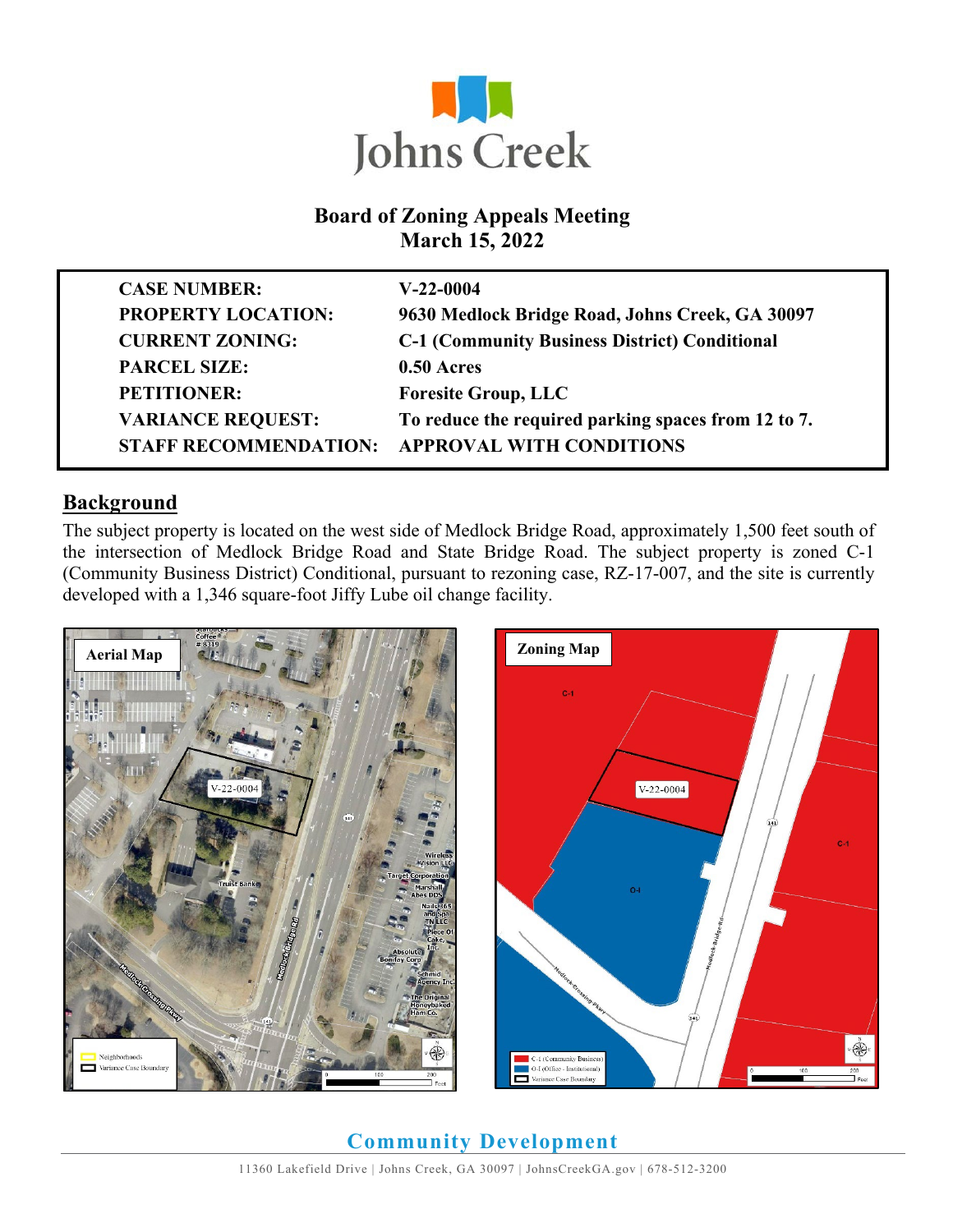The Applicant is proposing to demolish the Jiffy Lube building and construct a 878 square-foot drive-through coffee shop (shown in green) with a 320 square-foot outdoor patio (shown in yellow) and 7 parking spaces (shown in blue). It should be noted that there will be no inside dining in the building, as the principle use of the building is for drive-through service.





# **Applicable Code Requirements**

City of Johns Creek Code of Ordinances, Appendix A, Zoning, Article XVIII: Off Street Parking and Loading Section 18.2. – Parking Spaces Required.

18.2.1. *Basic Off-Street Parking Requirements.* Parking requirements shall be calculated based on the site's principle use. All areas are expressed in gross square feet of building area unless ground area or some other measure is specified.

| <b>Use Group</b>            | <b>Example of Types of Use</b>    | <b>Minimum Requirement</b> |
|-----------------------------|-----------------------------------|----------------------------|
| Restaurants, Nightclubs and | Cafeterias, bars, dance clubs,    | 1 per $100$ sq. ft.        |
| Taverns, Freestanding       | restaurants, music clubs, bistros |                            |
| (including outdoor seating) |                                   |                            |

### **Variance Request**

The Applicant is requesting to reduce the required number of parking spaces from 12 to 7.

### **Variance Review Criteria**

Zoning Ordinance Section 22.3.1 lists the following considerations for granting a variance:

- a. Relief, if granted, would be in harmony with, or, could be made to be in harmony with, the general purpose and intent of the Zoning Ordinance; or
- b. The application of the particular provision of the Zoning Ordinance to a particular piece of property, due to extraordinary and exceptional conditions pertaining to that property because of its size, shape, or topography, would create an unnecessary hardship for the owner while causing no detriment to the public.